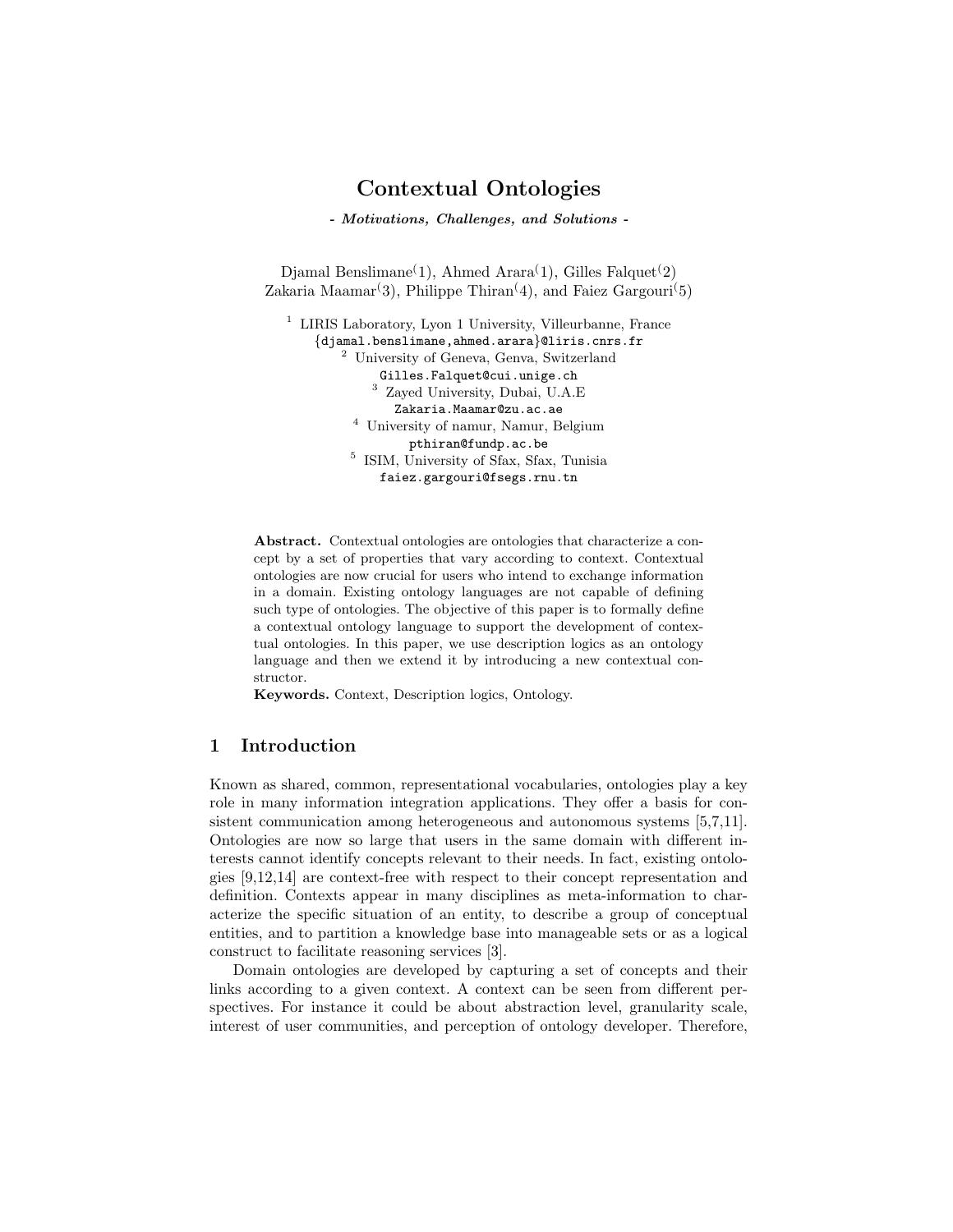the same domain can have several ontologies, where each ontology is described in a particular context. We refer to this as MonoContext Ontology (MoCO). Concepts in a MoCO are defined for one and only one context. The motivation of our research is to see how an ontology can be described according to several contexts at a time. We refer to this as MultiContext Ontology (MuCO). A MuCO characterizes an ontological concept by a variable set of properties in several contexts. As a result, a concept is defined once with several representations while a single representation is available in one context.

Current ontology languages do not permit defining a single MuCO. They do not offer any possibility to hide or filter the ontology content. For example, it is not possible to hide the irrelevant Road concept from a user who is only interested in land coverage. Information on green areas and constructed areas are more relevant to him. The objective of this paper is to propose a contextual ontology language to support the development of Multi-Context ontology. We only consider languages that are based on description logics (DLs). DLs are a subset of first order-logic describing knowledge in terms of concepts and roles to automatically derive classification taxonomies, and provide reasoning services. Concepts in DL intentionally specify the properties that individuals must satisfy.

The rest of this paper is organized as follows. Section 2 gives the syntax and semantics of the proposed contextual language and presents some equivalence rules needed during syntax manipulations. Section 3 discusses the subsumption problem in this language. Section 4 surveys some works that are relevant to the issue of multiple viewpoints of ontologies. Finally, Section 5 concludes the paper.

### 2 Towards an enhanced version of description logics

For the purpose of our research on multiple context ontologies, we adopt the term contextual ontology to emphasize the importance of context in first, solving the multiple representation problem and second, providing a better visibility and access to ontological information elements (concepts, roles, individuals). The term contextual ontology is used as well to indicate that the ontology we deal with is context dependent. Therefore, a contextual ontology consists of two key words context and ontology. To meet the contextual ontologies' requirements, we propose the notion of contextual concepts. Contextual concepts are basically derived from atomic concepts by using a set of non-contextual and/or contextual constructors. To formally define a contextual concept, we propose adding a new constructor known as projection to the syntax given in Definition 1. This projection constructor is expressed in Definition 3. Definition 4 gives the new contextual interpretation of concepts.

#### 2.1 Contextual constructors

Definition 1. Syntax of contextual concept terms Let  $s_1, \dots, s_m$  be a set of context names. Contextual concept terms C can be formed according to the following syntax: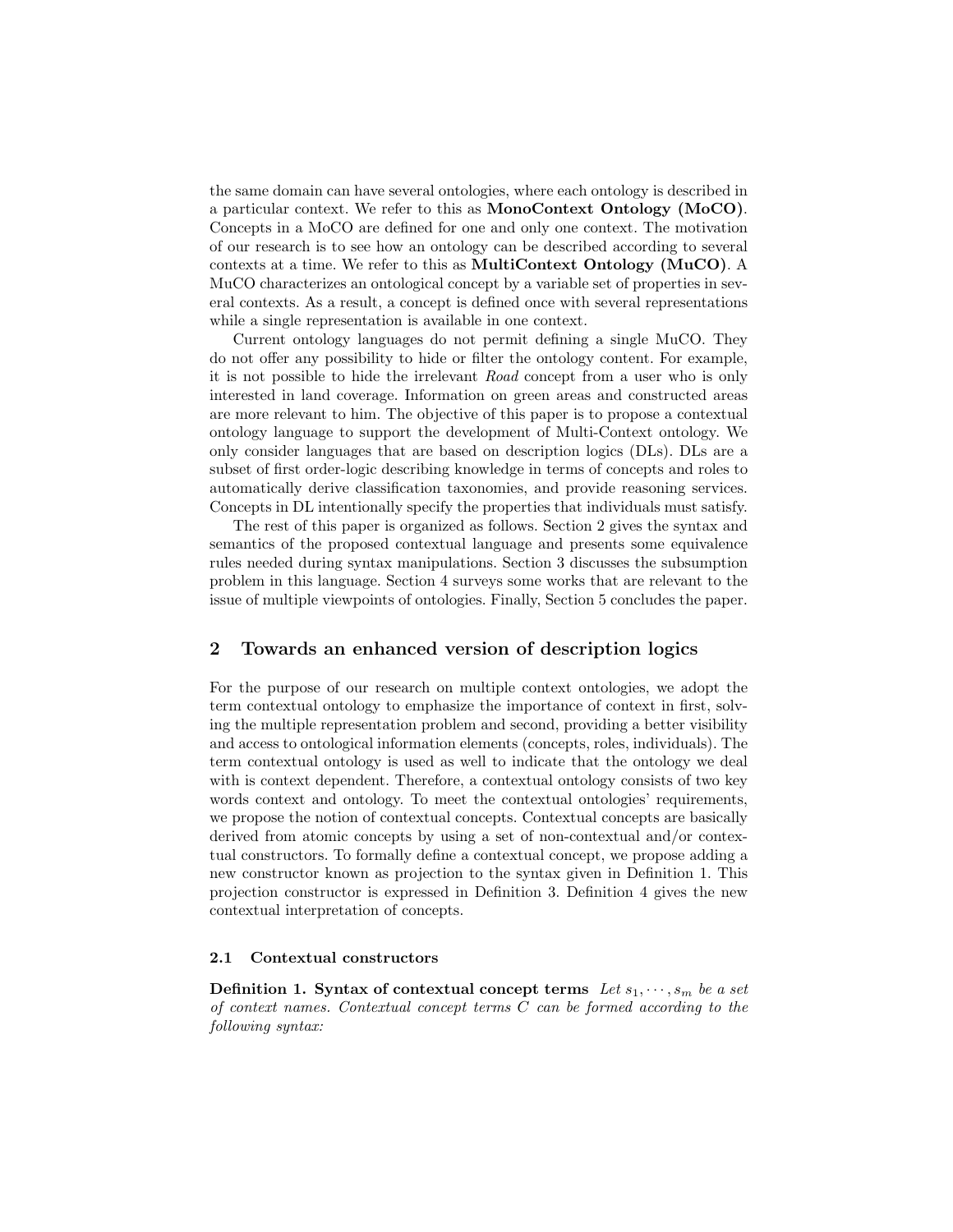$$
C \longrightarrow (C)[S] (contextual restriction)
$$
  
 
$$
S \longrightarrow
$$
 list of context names

The definition of non-contextual concepts remains always possible. Such concepts will exist in all contexts with a single representation. The semantics of a noncontextual language is extended with the contextual notion as per Definition 1.

Definition 2. Semantics of contextual concept terms The semantics of the contextual part of the language is given by a contextual interpretation defined in a context j over S. A contextual interpretation  $\mathcal{I} = (\mathcal{I}_0, \mathcal{I}_1, \cdots, \mathcal{I}_j, \cdots, \mathcal{I}_t)$  is a t-tuple indexed by the contexts  $\{1, \ldots, t\}$  where each  $\mathcal{I}_j$  is a (non-contextual) interpretation  $(\Delta^{\mathcal{I}}, \cdot^{\mathcal{I}^j})$ , which consists of an interpretation domain  $\Delta^{\mathcal{I}}$ , and an interpretation function  $\mathcal{I}^j$ . The interpretation function  $\mathcal{I}^j$  maps each atomic concept  $A \in \mathcal{C}$  onto a subset  $A^{\mathcal{I}^j} \subseteq \Delta^{\mathcal{I}}$  and each role name  $R \in \mathcal{R}$  onto a subset  $R^{\mathcal{I}^j} \subseteq \varDelta^{\mathcal{I}} \times \varDelta^{\mathcal{I}}.$ 

The extension of  $\cdot^{\mathcal{I}^j}$  to arbitrary concepts is inductively defined as follows:

$$
\begin{aligned}\n\mathbf{L}^{Tj} &= \emptyset \\
\mathbf{T}^{Tj} &= \Delta^T \\
(C \sqcap D)^{Tj} &= C^{Tj} \sqcap D^{Tj} \\
(C \sqcup D)^{Tj} &= C^{Tj} \sqcup D^{Tj} \\
(\exists R.C)^{Tj} &= \{x \in \Delta^T \mid \exists y : (x, y) \in R^{Tj} \land y \in C^{Tj}\} \\
(\forall R.C)^{Tj} &= \{x \in \Delta^T \mid \forall y : (x, y) \in R^{Tj} \to y \in C^{Tj}\} \\
(\leq nR)^{Tj} &= \{x \in \Delta^T \mid \|\{y \mid (x, y) \in R^{Tj}\}\| \leq n\} \\
(\geq nR)^{Tj} &= \{x \in \Delta^T \mid \|\{y \mid (x, y) \in R^{Tj}\}\| \geq n\} \\
((C)[S])^{Tj} &= \begin{cases}\nC^{Tj} & \text{if } j \in S \\
\emptyset & \text{otherwise}\n\end{cases}\n\end{aligned}
$$

### 2.2 Examples

The following suggests some concept definitions in multiple contexts.

**Example 1.** An employee is defined in context  $s_1$  as anyone who has an employee number and in context  $s_2$  as anyone who works for a company.

 $Employee = (\exists \text{EmployeeNumber}.\text{Number})[s_1] \sqcup (\exists \text{WorksFor}.\text{Compar})[s_2]$ 

**Example 2.** In context  $s_1$  a student is a person who is enrolled in at least one course, while in  $s_2$  a student is a person who has an id-card.

 $Student = Person \sqcap ((\exists EnrolledIn.Course)[s_1] \sqcup (\exists Has.StudentIDCard)[s_2])$ 

**Example 3.** In context  $s_1$  a married man is a man who has exactly one wife, while in  $s_2$  he may have up to 4 wives and in  $s_3$  he may have an unlimited number of wives.

 $MarriedMan = Man\Box wire. Woman\Box((\leq 1wife)[s_1]\sqcup(\leq 4wife)[s_2]\sqcup(\top)[s_3])$ 

The expression  $\lceil s_3 \rceil$  is interpreted as the whole domain  $\Delta^{\mathcal{I}}$  in  $s_3$ , which expresses the absence of number constraint on  $\mathit{wife}$  in  $s_3$ .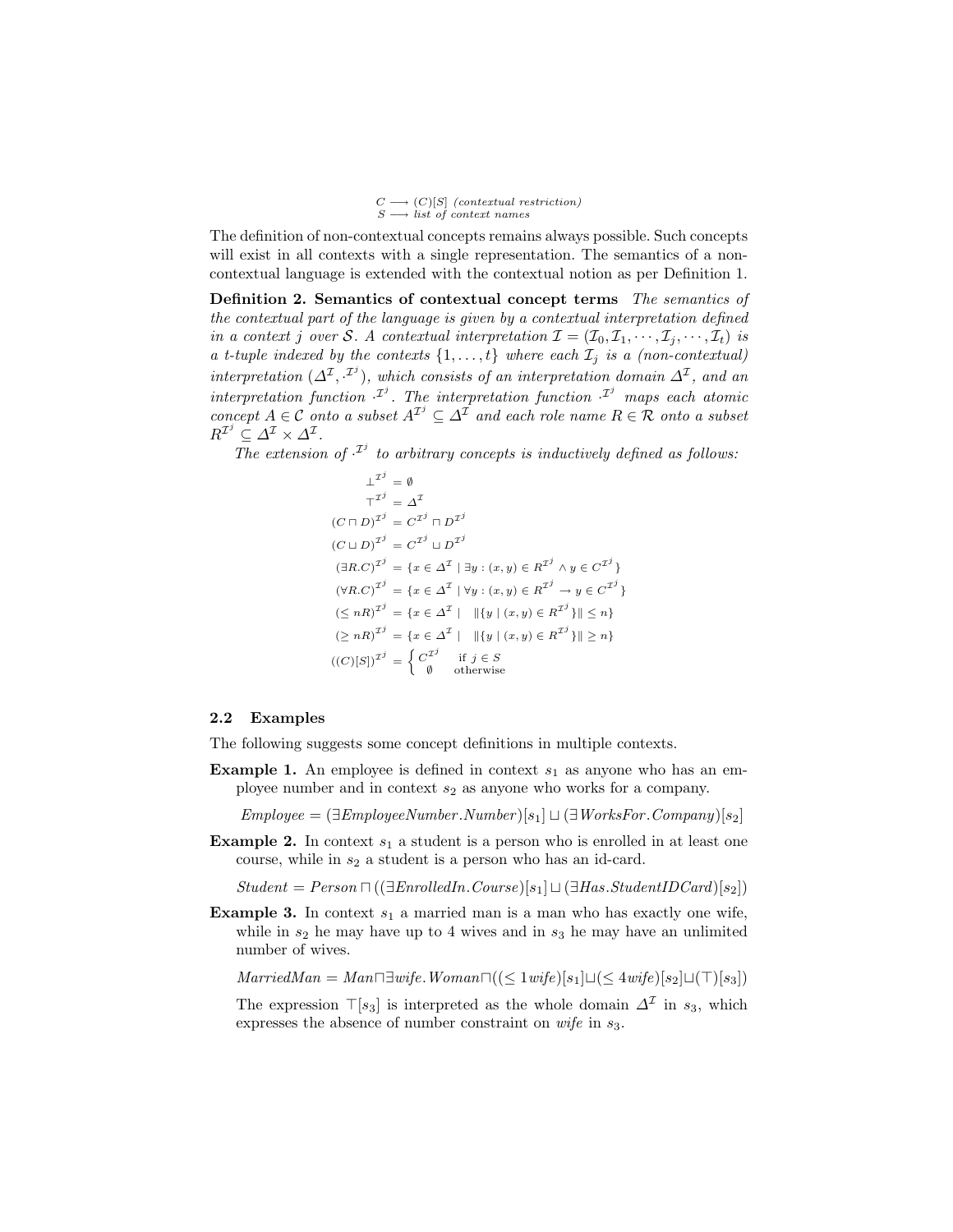#### 2.3 Algebraic manipulations

It is straightforward to prove the following equivalences

$$
C[s] \sqcup D[s] \equiv (C \sqcup D)[s]
$$
  

$$
C[s] \sqcap D[s] \equiv (C \sqcap D)[s]
$$
  

$$
\exists R.(C[s]) \equiv (\exists R.C)[s]
$$
  

$$
C[s] \equiv C \sqcap \top[s]
$$

For negations and universal quantifiers the rules are slightly more complex. In fact we have

$$
(\neg C)[s] = \neg C \sqcap \top[s] \equiv \neg (C[s]) \sqcap \top[s]
$$

$$
\neg (C[s]) \equiv \top[\overline{s}] \sqcup (\neg C)[s]
$$

$$
(\forall R.C)[s] \equiv (\forall R.C[s]) \sqcap \top[s]
$$

$$
\forall R.(C[s]) \equiv (\forall R.C)[s] \sqcup \forall R.\bot
$$

where  $\bar{s}$  is the complement of the set of contexts s.

These equivalences can thus be used to shift the projection operator inside or outside expressions.

## 3 Subsumption in multiple contexts

In a contextual ontology it is necessary to redefine the notion of subsumption to take into account the challenging of managing different contexts.

Definition 3 (Contextual subsumption). The contextual concept description D subsumes the contextual concept description C (written  $C \subseteq D$ ) iff for all contextual interpretations  $\mathcal{I} = (\mathcal{I}_1, \dots, \mathcal{I}_t) C^{\mathcal{I}^k} \subseteq D^{\mathcal{I}^k}, k = 1, \dots, t$ .

According to this definition, D subsumes C if for each interpretation and for each context, the interpretation of  $C$  is a subset of the interpretation of  $D$ .

Using the contextual restriction operator in an ontology with contexts  $\{1, \ldots, t\}$ the condition  $C \sqsubseteq D$  is equivalent to  $C[1] \sqsubseteq D[1]$  and ... and  $C[t] \sqsubseteq D[t]$ .

### Decidability of subsumption

It is possible to prove that a contextual subsumption is decidable by adapting and extending the classical tableau algorithm [1] for description logics. Note that this algorithm works only on concept descriptions in negative normal form, i.e. expressions where the negations occur only at the lowest level, just in front of the concept names. Thanks to the transformation rules of Section 2.3, any contextual concept description can be put into a negative normal form.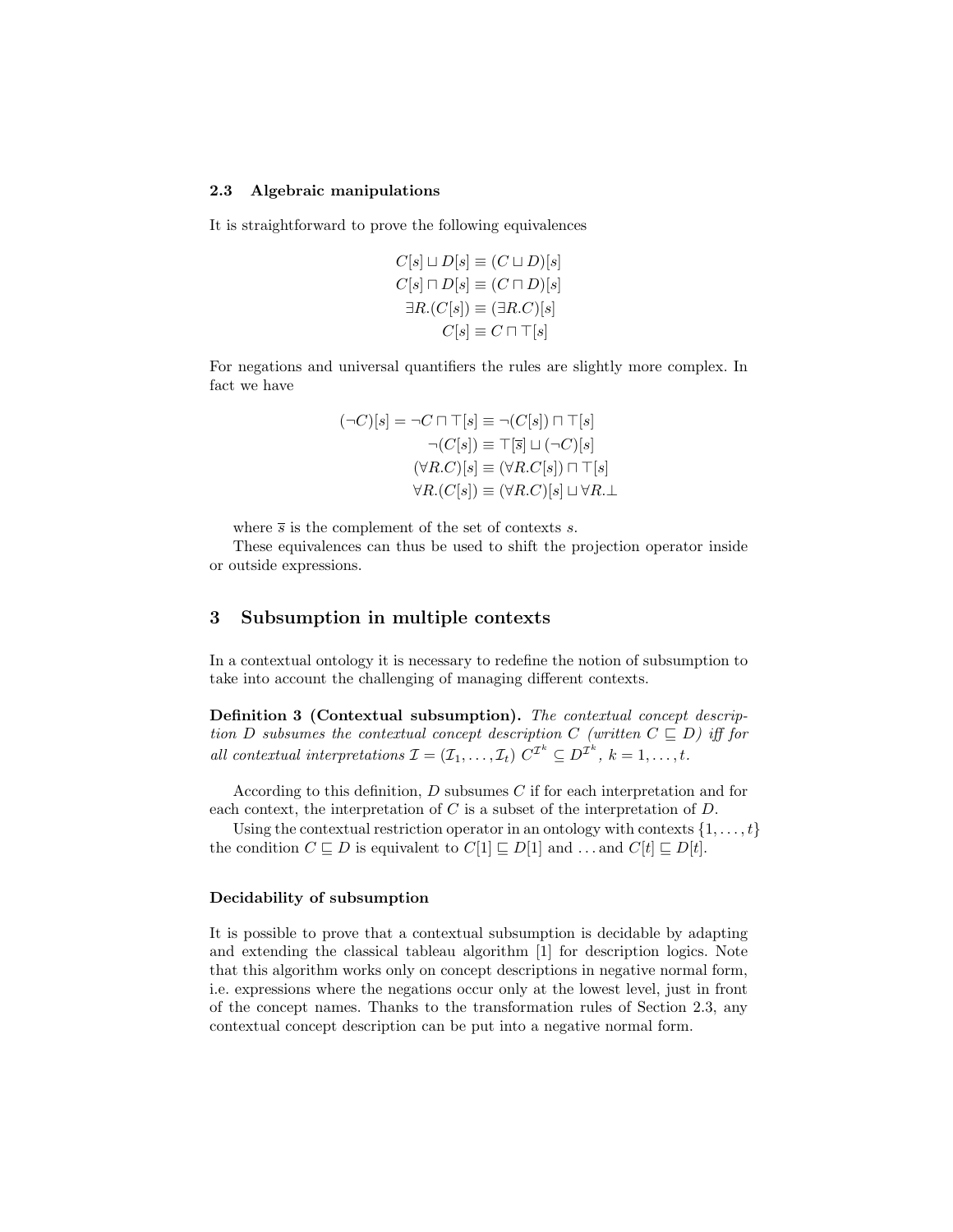Let us start by defining the notion of contextual  $\text{ABox}^6$ .

**Definition 4.** Let  $N_I$  be a set of individual names. A contextual ABox is a finite set of assertions in the form  $C(a)$ : s (contextual concept assertion) or  $r(a, b)$ : s (contextual role assertion), where  $C$  is a concept description, r a role name, s a context name, and a, b are individual names.

A contextual interpretation  $\mathcal{I}$ , which assigns elements  $a^{\mathcal{I}} \in \Delta^{\mathcal{I}}$  to the corresponding individual name a of  $N_I$ , is a model of an ABox A iff  $a^{\mathcal{I}} \in C^{\mathcal{I}^k}$  holds for all assertions  $C(a)/k$  and  $(a^{\mathcal{I}}, b^{\mathcal{I}}) \in r^{\mathcal{I}^k}$  holds for all assertion  $r(a, b)/k$ in A.

The classical tableau algorithm aims at constructing a model of a concept description  $C_0$ . It does achieve this by starting with an initial (singleton) set of ABoxes  $\hat{S} = \{A_0\}$  where  $A_0 = \{C_0(x_0)\}$  and then exhaustively applying transformation rules. These rules either add new assertions to an ABox or create new ABoxes in  $\hat{S}$ .  $C_0$  is satisfiable if and only if the set in  $\hat{S}$  of ABoxes obtained by this process contains at least one consistent ABox (without clash). To test if  $C \subseteq D$  amounts to prove that  $C \sqcap \neg D$  is unsatisfiable.

In a contextual case, a concept description  $C_0$  is satisfiable if there is at least one context k such that the tableau algorithm applied to  $S = \{\{C_0(x_0)/k\}\}\$ yields one consistent ABox. The rules to apply are the same as those of [1] plus the following rule that deals with contextual restrictions.

#### Contextual restriction-rule

**Condition:** The ABox A contains  $(C[s](x)/k$  but neither  $(C(x)/k$  nor  $\perp(x)$ . Action: if  $k \in s$  then  $\mathcal{A}' := \mathcal{A} \cup \{C(x)/k\}$  else  $\mathcal{A}' := \mathcal{A} \cup \{\perp(x)\}\$ .

(In the terms of [1]  $\perp(x)$  should be expressed as  $Q(x) \sqcap \neg Q(x)$ , where Q is any arbitrary concept name.)

This rule creates a clash  $(P(x)$  and  $\neg P(x)$  in the same ABox) when the ABox contains a restriction  $C[s](x)/k$  with  $k \notin s$ , which is clearly unsatisfiable, otherwise the restriction operator is dropped.

## 4 Related work and discussions

This section presents some of the works that are inline with developing multiple and/or contextual ontologies.

 $6$  A knowledge base in a description logic system is made up of two components:  $(1)$ the *TBox* is a general schema concerning the classes of individuals to be represented, their general properties and mutual relationships; (2) the *ABox* contains a partial description of a particular situation, possibly using the concepts defined in the *TBox*. The *ABox* contains descriptions of (some) individuals of the situation, their properties and their interrelationships.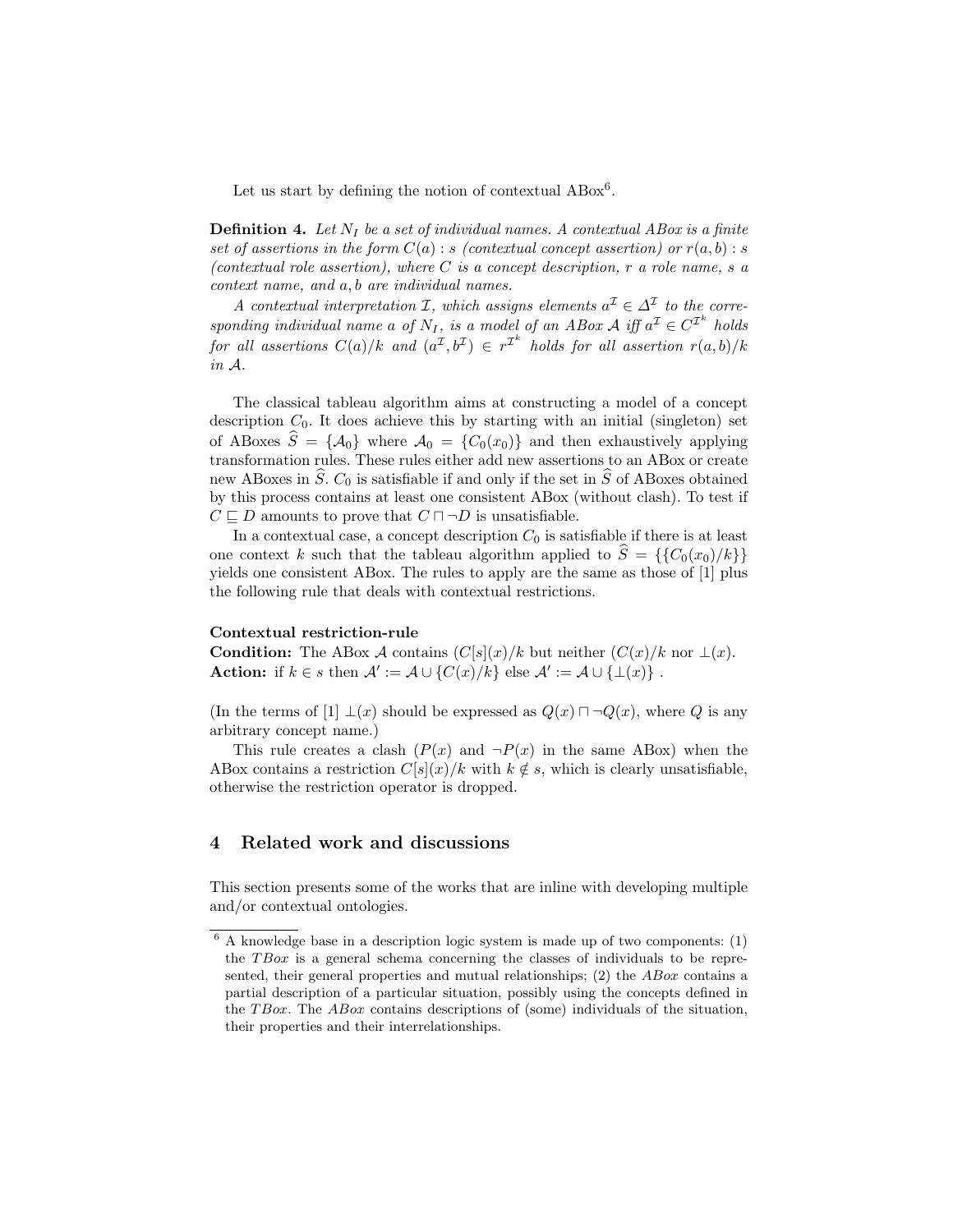#### 4.1 Distributed description logics

Distributed description logics (DDLs) are proposed to better present heterogeneous information in distributed systems by modeling the relations between objects and concepts of heterogeneous information systems [10]. Formal semantics of DDLs is proposed in [2]. Borgida and Serafini argue that there is no single global view of a real world but correspondences between different local conceptualizations should be provided through directed import feature and mapping. They suppose that there are binary relations  $r_{ij}$  and  $r_{ji}$  that describe the correspondences (at the instance level) between two ontologies  $O_i$  and  $O_j$ . A bridge rule concept is proposed to constrain these correspondences. A bridge rule from ontology  $O_i$  to ontology  $O_j$  is expressed in the following two forms:

$$
o_i : C \to \subseteq o_j : D
$$
  

$$
o_i : C \to \subseteq o_j : D
$$

These bridge rules allow concepts of an ontology to subsume a concept or to be subsumed by a concept of another ontology. These rules mean that the interpretation of C in  $O_i$ , once mapped onto  $O_i$  through  $r_{ij}$ , must be a subset (resp. a superset) of the interpretation of  $D$  in  $O_i$ .

Let us consider the example presented in [2] where a concept  $Book\_on\_the_s$  helves in ontology  $O_1$  is defined to represent all the books that are not currently on loan in a given library. Assume the existence of the role *locate\_at* in ontology  $O_2$  which associates a book with a location on the shelves. To combine both ontologies in a distributed way, the following bridge rule can be defined:  $O_1$ : Book\_on\_shelf  $\supseteq O_2$ :  $\exists located_at$ <sub>{</sub>"lyon\_library"}. This bridge rule formalizes the fact that people know something is located in lyon library only if it is a book that is not on loan there. DDLs have a solid logical ground and look very attractive to deal with multiple ontologies but coordination through mapping/bridge rules is necessary for any pair of ontologies that need to collaborate.

### 4.2 Contextualized Ontology (*C* − *OWL*)

In [4], Bouquet et al. consider that an ontology is built to be shared while a context is built to be kept local. To take advantage of both notions (ontology and context), they propose combining them in a unique framework. Thus, they propose the contextual ontology notion as an ontology with a local interpretation. This means that its contents is not shared with other multiple ontologies.

To cope with the semantic-heterogeneity problem, Bouquet et al. argue that imposing a single schema will always cause a loss of information. Their theoretical framework considers the following: (i) different conceptualizations provide a set of local ontologies that can be autonomously represented and managed, (ii) inter-relationships between contextualized ontologies can be discovered and represented, and (iii) the relationships between contextualized ontologies can be used to give semantic-based services and preserving their local "semantic identity". The OWL language is extended with respect to its syntax and semantics to meet the contextualized ontology's requirements. The new C-OWL language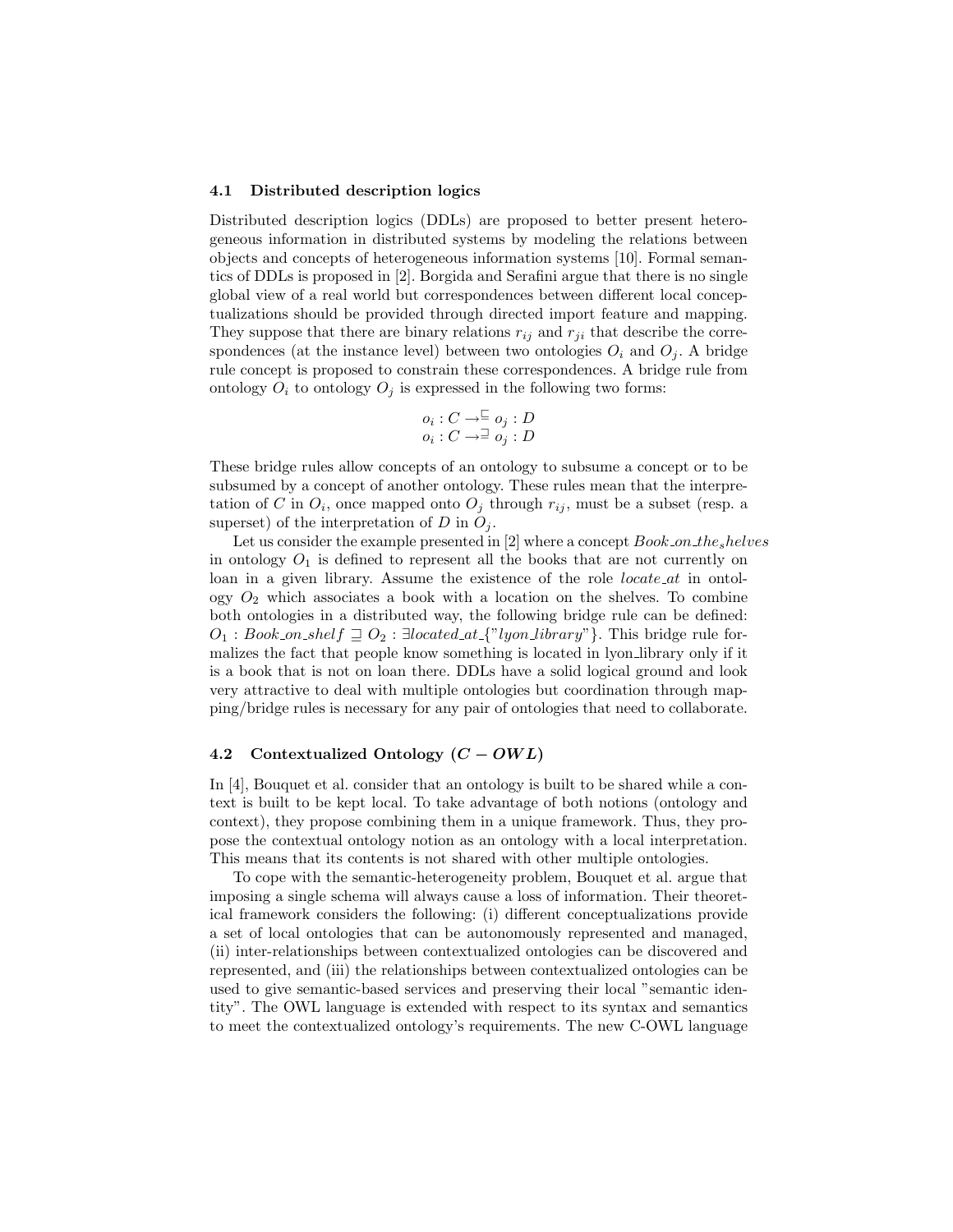is augmented with rules (or bridge rules) that relate (syntactically and semantically) concepts, roles, and individuals of different ontologies.

#### 4.3 E-connections

E-connections is proposed in [8] as a formalism (i) to provide an expressive way for combining different heterogeneous logical formalisms such as description, modal, and epistemic logics, and (ii) to ensure the decidability and computational robustness of the combined formalism. The key idea in E-connections is to consider that the domains of the ontologies to combine are completely disjoint. The ontologies are then interconnected by defining new links between individuals belonging to distinct ontologies. For example, assume that  $O_1$  and  $O_2$  are two disjoint ontologies dealing with people and books respectively. The combination of both ontologies can be done by defining new links between individuals of  $O_1$ and individuals of  $O_2$ , and creating new concepts from the existing concepts of both ontologies. Hence, the link buy can be defined in  $O_1$  to represent the fact that a person can buy books. In a similar way, the concept  $FrequentBuper$  can be added to  $O_2$  to define persons who buy at least one book is described as follows: FrequentBuyer =  $Person \sqcap \exists buy. Book$ . A framework is proposed in [6] to combine multiple, disjoint OWL ontologies. It is important to note that  $E$  – connections does not allow concepts to be subsumed by concepts of another ontology, which limits the expressivity of the language.

### 4.4 Modal logics

Modal logics [13] are a formalism for expressing dynamic aspects of knowledge such as beliefs, judgments, intuitions, obligations, time, actions, etc. In modal logics, the semantics of expressions or formula is defined in terms of things' trustworthiness in different worlds or contexts. This contrasts with the classical description logic, where things are just true or false, and not true in one context and false in another. The syntax of a modal description logics consists of the classical description logic constructs and the modal operators ( $\Box_i C, \Diamond_i C$ ) known as necessity and possibility operators respectively. Modal concept C is defined as follows:  $C \longrightarrow \Box_i C \mid \Diamond_i C$ . For example, a faithful wife who loves her husband is expressed in classical DLs as:  $faithfullWife = wife \sqcap \exists loves.husband$ . If we would like to emphasize the fact that a faithful wife necessary loves her husband, which means that she always loves her husband, we need to express the same concept as:  $faithfullWife = wife \sqcap \square_i \exists loves.husband.$ 

### 4.5 Discussions

We highlight how our proposed approach is different from the aforementioned approaches. Both  $DDEs$ 's and  $E$  – *connections*'s objective is to preserve the independence of each local ontology. To work with multiple ontologies, they propose either a set of axioms (bridge rules) or e−connections concept in order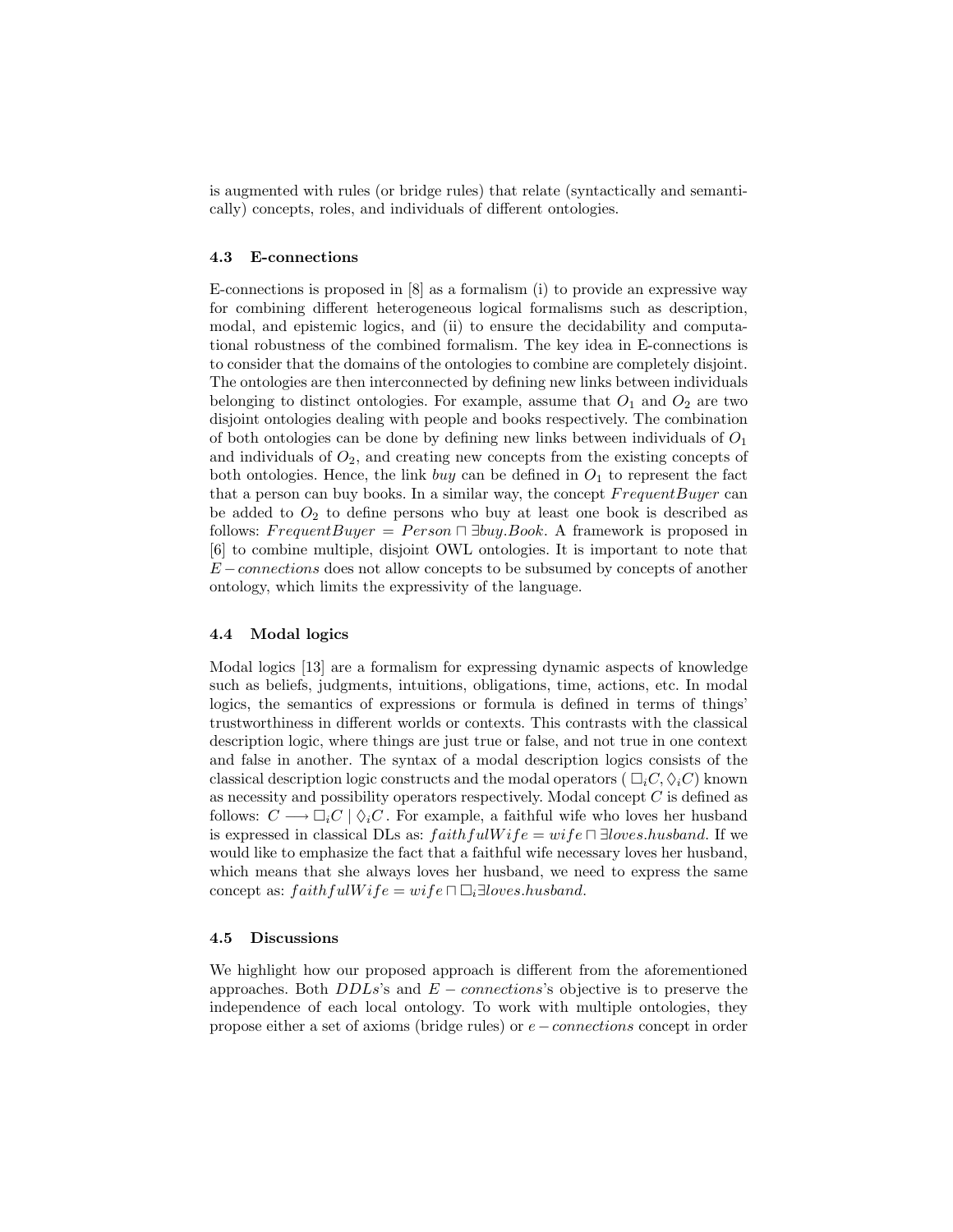to establish interconnections between ontologies. Our approach differs from both approaches. Indeed, while  $DDL$  and  $E$  – *connections* are concerned with how to work and reason about multiple ontologies, our approach deals with how a single ontology is defined in a way that different perspectives are included. This means that with DDL and E−connections, different ontologies are available and represented in a classical way and then a new mechanism is added to link them. In our approach, we aim at creating a single ontology in which the definition of a concept includes the notion of multiple contexts in order to separate concepts from one context to another.

Our approach's objective is rather closed to the ones targeted in the ontology views and modal description logics approaches. Our approach can be different from the ontology views approach by the fact that a view is extracted by querying the ontology content and this assumes that users have to master both a query language and the ontology content. With our approach, users only need to specify the current context to extract a sub-ontology from another one. A modal description logics approach allows modal interpretations of concepts. Our contextual interpretation is a somehow a special case of modalities as well as temporal and spatial description logics. Hence, this work is different from ours in the sense that it does not give us the ability to explicitly designate context names.

## 5 Conclusion

In this paper, we argued that both ontology and context complement each other to achieve the goal of resolving partially the semantic heterogeneity in the scope of multiple context ontology where the same concept may need to be shared by more than one application. The notion of contextual ontologies approach was presented and formalized based on using the description logic language. Throughout this paper, we advocated the multi-representation rather than mono-representation of real world entities. Our rationale for the need of multi-context definition of concepts is: new requirements and information needs impose that many systems to coordinate, access shared entities of one another, and query autonomous, heterogeneous information sources. As future work, we aim at finalizing and implementing the proposed constructs. Further, we intend to validate and test the proposed language in the domain of urbanism where we expect a wide range of contexts like transportation, land use, urban planing, etc.

## References

- 1. F. Baader and U. Sattler. An overview of tableau algorithms for description logics. *Studia Logica*, 69:5–40, 2001.
- 2. Alexander Borgida and Luciano Serafini. Distributed description logics: Directed domain correspondences in federated information sources. In Robert Meersman and Zahir Tari, editors, *CoopIS/DOA/ODBASE*, volume 2519 of *Lecture Notes in Computer Science*, pages 36–53. Springer, 2002.